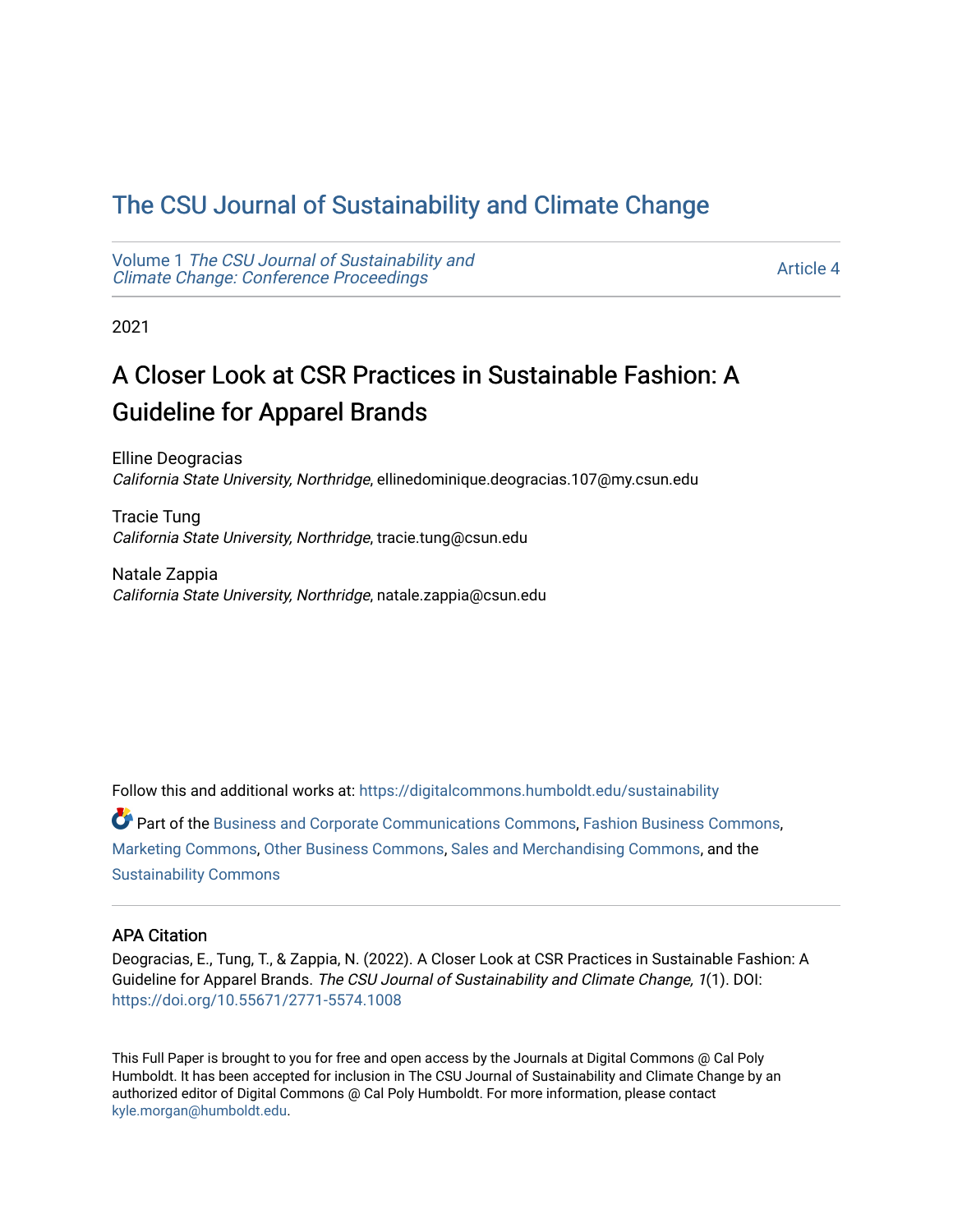### A Closer Look at CSR Practices in Sustainable Fashion: A Guideline for Apparel Brands

#### Acknowledgments

This paper was supported by a research initiation grant from the Institute for Sustainability at California State University, Northridge and Los Angeles Cleantech Incubator (LACI). The authors would like to thank the Institute for its support and the reviewers and editors of the journal for their helpful comments that greatly improved this paper.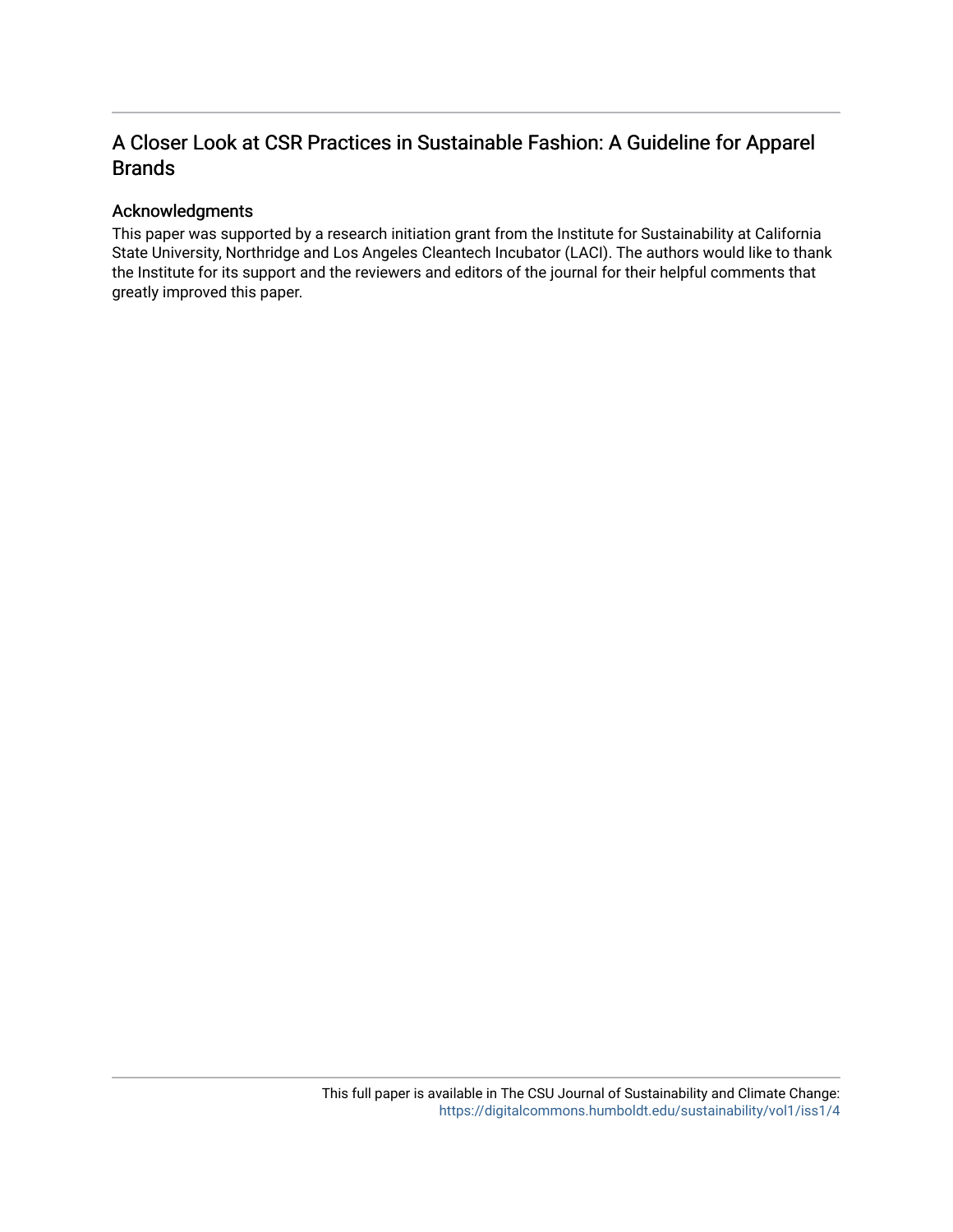of Sustainability and Climate Change 2021, Volume 1

# A Closer Look at CSR Practices in Sustainable Fashion: A Guideline for Apparel Brands

Elline Deogracias (California State University, Northridge), Tracie Tung (California State University, Northridge), Natale Zappia (California State University, Northridge)

#### **Abstract**

While it might be greenwashing that impedes consumers' eco-consumption, the researchers posit that this gap is also due to fashion brands' weak corporate social responsibility (CSR) communication and inconsistent understanding of CSR activities. This study aims to 1) determine the ease with which consumers can navigate sustainable fashion brand websites to find corporate social responsibility activities, and 2) construct a framework that clearly identifies CSR activities, its dimensions, and the business operation stages at which they occur. Website content analyses were conducted on 27 sustainable fashion brands in the United States to find a correlation between how websites present CSR activities and how consumers may perceive and identify them. A framework was proposed to better understand current CSR activities and guide future development through literature reviews and definition analyses (CSR definitions in the past 40 years). This study seeks to better understand the effectiveness of CSR presentation on brand websites, to create consistency among CSR activities, and to provide consumers, scholars, and market practitioners with a tool to implement and identify CSR activities.

#### **Introduction**

Sustainable fashion is considered the antithesis of fast fashion. While fast fashion relies on low prices, quick merchandise turnover, and exploitation of people and the planet, sustainable fashion aims to slow down fashion and address the unethical nature of fast fashion (Kim & Oh, 2020). H&M, Zara, and Forever 21 are among some of the more popular global fast fashion brands (Su & Chang, 2018) while Patagonia is known for its sustainable practices and commitment to

corporate social responsibility (CSR). Sustainable fashion is a term used interchangeably with eco-fashion, sustainable clothing, green fashion, ethical fashion, and more (Kim & Oh, 2020; Lundblad & Davies, 2016). In many ways, sustainable fashion implements corporate social responsibility to address human rights violations, inequity, poor product quality and longevity, and negative environmental impacts throughout the supply chain–all of which are prevalent issues in fast fashion (Henninger et al., 2016). For instance, several sustainable fashion companies implement eco-friendly textiles, integrate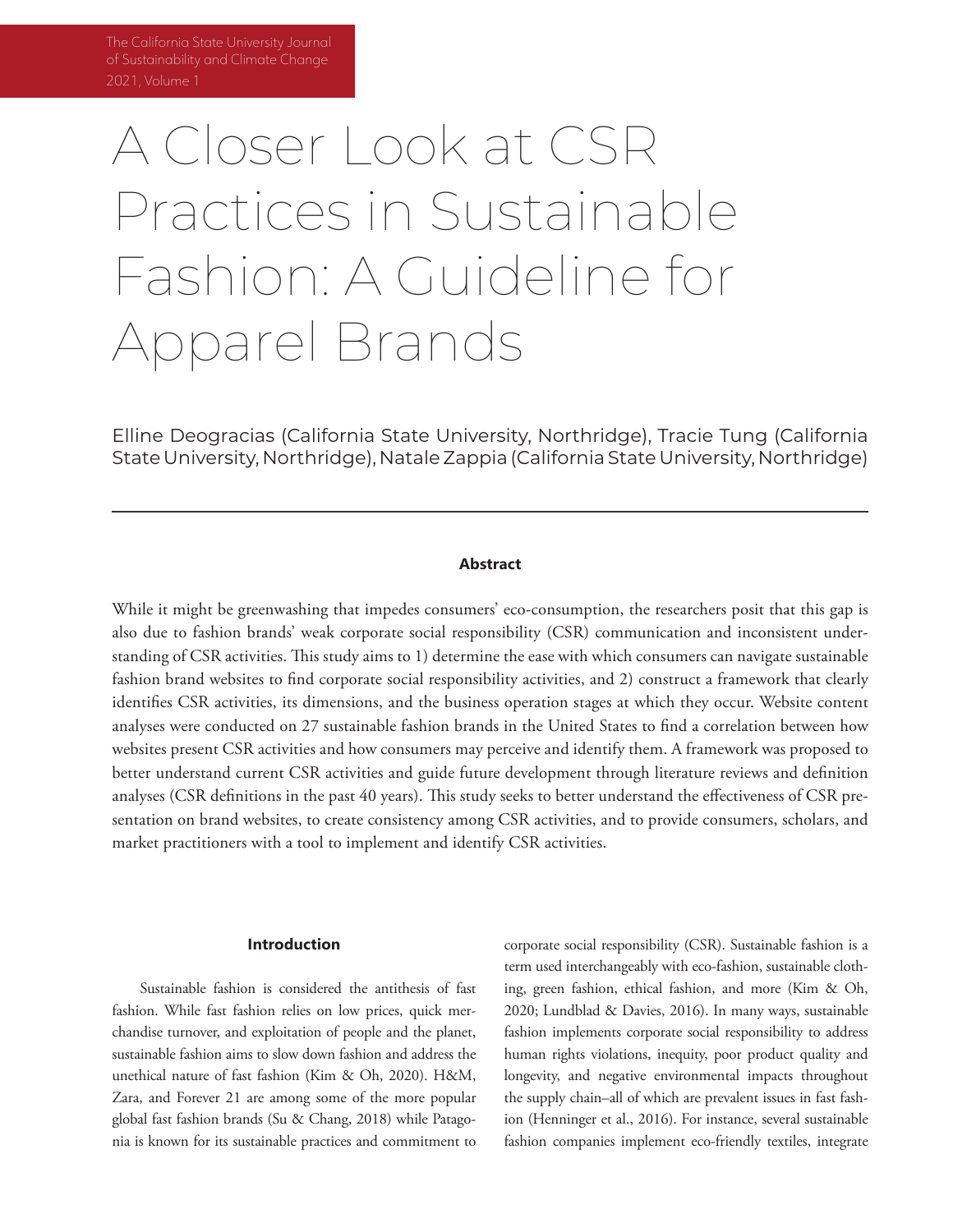renewable energy along the supply chain, implement fair labor standards, and seek partnerships with other sustainable organizations to increase accountability and transparency. Although there is growing interest among consumers to shop sustainably, there remains a gap between consumer attitude and behavior; that is, consumers have an interest in environmentally friendly products but do not apply those principles in practice (Chan & Wong, 2012; Lee et al., 2020). One of the reasons may be consumers' perception of greenwashing, resulting from suspicious claims of being eco-friendly (Chen et al., 2016). According to Aji & Sutikno, greenwashing refers to a deceptive marketing tactic used to "promote the perception that a company and its products or services are environmentally safe or 'friendly'" (Aji & Sutikno, 2015, p. 433). In addition, the cost factor can be a reason why consumers are reluctant to switch from fast fashion to sustainable fashion. Sustainable clothes are usually more expensive to purchase than fast-fashion clothes due to several factors such as higher supply chain standards and product quality. However, the researchers posit that the attitude-behavior gap is also due to fashion brands' weak CSR communication and inconsistent understanding of CSR activities.

This study is important because it evaluates the ease with which consumers can identify CSR activities on sustainable fashion brand websites. Currently, there is little guidance as to how companies can implement CSR activities (Battacharya et al., 2009). Hence, the CSR framework (matrix) in this paper attempts to provide a stronger, more consistent understanding of CSR activities, CSR dimensions, and the business operation stages at which they occur to guide companies' strategy development. Relevant existing literature has explored the importance of green marketing to bridge the attitude-behavior gap (Lee et al., 2020), rationale behind consumer purchasing decisions (Chan & Wong, 2012; Su & Chang, 2017), strategies that retailers use to position sustainability and CSR (Chang & Jai, 2015), CSR performance along the supply chain (Chan et al., 2020), the importance of CSR in business operations (Bhattacharya et al., 2009; Becker-Olsen et al., 2006), and the variations of CSR definitions and concepts (Carroll & Shabana, 2010; Dahlsrud, 2008). However, there are few studies that measure how easily and consistently consumers can identify CSR activities, and few propose a way to organize such information with a systemic framework. This study sets a foundation to further investigate these areas of opportunities in the fashion industry with the hope of increasing consumers' CSR knowledge. Thus, the researchers propose two research questions: (a) how easily identifiable are CSR activities on brand websites? and (b) can we develop a systematic framework to guide CSR activities for apparel brands?

#### **Literature Reviews**

#### **Defining CSR**

Though there is no singular definition of CSR (Carroll, 1999; Chaudhri & Wang, 2007; Dahlsrud, 2008), it is generally accepted as a construct through which companies "integrate social and environmental concerns in their business operations and in their interaction with their stakeholders on a voluntary basis" (Commission of the European Communities, 2001). Carroll's (1999) review traced CSR's origins and evolution in academic literature. He suggested that, despite a boom of CSR-related terms and definitions from the 1950s through the 1970s resulting in alternative themes such as corporate social performance (CSP), corporate citizenship, stakeholder theory, and business ethics theory, CSR "continues to serve as a core construct but yields to or is transformed into alternative thematic frameworks" (p. 268). His review demonstrated that CSR is essential to business language as its concept serves as a foundation to understanding other CSR-related themes and theories. Similarly, in their analysis of the development of CSR, DeBakker, Groenewegen, and Den Hond (2005) proposed that CSR also became interchangeable with corporate social rectitude, sustainable development, triple bottom line, and corporate citizenship.

The abundance of CSR definitions and terms tends to create inconsistency of what constitutes CSR (Dahlsrud, 2008). Consequently, CSR continues to be a contested concept in academic literature (Okoye, 2009; Tang, 2015). The researchers of this study propose that this inconsistency potentially contributes to consumers' lack of knowledge, thereby influencing the attitude-behavior gap. In other words, if CSR was understood more consistently among brands and consumers, brands may be able to implement and communicate their CSR practices more effectively to increase consumer knowledge. This increase in consumer knowledge could help close the attitude-behavior gap; that is, consumers may be more willing to apply their eco-friendly attitudes towards their purchasing decisions.

Nevertheless, CSR remains a fundamental part of business operations in all industries. For the purposes of this study, the researchers looked at CSR as it relates to sustainable fashion and focused on Dahlsrud's (2008) in-depth analysis of CSR definitions. The 37 definitions contained in their research range from 1980 to 2003. Through a word frequency count, Dahlsrud found five CSR dimensions: environmental, social, economic, stakeholder, and voluntariness. They also refer to each dimension in the following ways: the environmental dimension pertains to the natural environment; the social dimension pertains to the relationship between business and society; the economic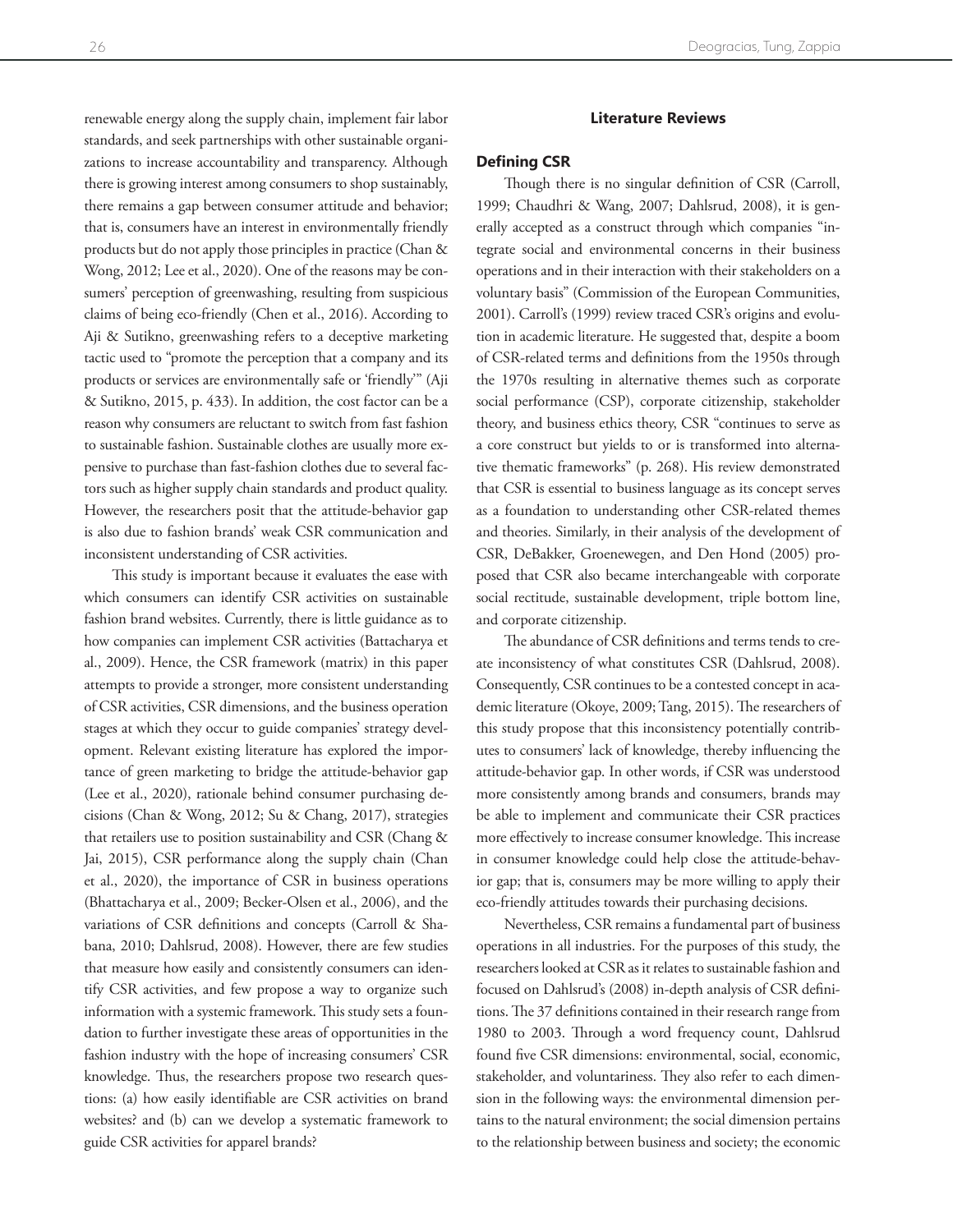dimension refers to "socio-economic or financial aspects related to CSR and business operations'' (p. 4); the stakeholder dimension concerns stakeholders or stakeholder groups such as employees, suppliers, customers, and communities; and the voluntariness dimension encompasses actions beyond legal obligations. Carroll explained that, although scholars may revise or adapt existing CSR definitions as new literature emerges, "it is hard to imagine that these new concepts could develop apart and distinct from the groundwork that has been established over the past half century" (Carroll, 1999, p. 292). These dimensions provided a theoretical foundation for the framework proposed in this study.

In this paper, the researchers proposed that there is a need to re-examine the definition of CSR and its dimensions. First, the 37 definitions Dahlsrud analyzed were from 1980 to 2003. With a paradigm shift, CSR has been expanded into every stage of a business operation. Thus, an updated analysis is needed for the current business environment. Secondly, a lack of the cohesive definition could contribute to consumer confusion. With all the different CSR activities taking place, the five dimensions might not be sufficient. There might be a need to develop a more comprehensive framework to systematically organize the various activities.

#### **CSR and Sustainable Fashion**

Sustainable fashion seeks to correct and mitigate damages in the fast fashion industry (Lundblad & Davies, 2016). Fast fashion thrives on short-cycle fashion products, low costs, and quick merchandise turnover–all of which perpetuate environmental damage and labor exploitation in fast fashion brands' business practices (Peters et al. 2021). According to Kim and Oh (2020), there has been a rising trend in responsible consumerism, which conveys consumers' interests in brands or companies that encourage responsible decision-making. This trend was so significant that it was recognized by Forbes as one of the six global trends in 2019 (Danziger, 2019). This indicates an increasing interest in sustainability in many industries, including the fashion industry. For example, this rising trend in responsible consumerism can be found in the public's increased concern over fast fashion's pollutive and unethical practices, putting pressure on fast fashion brands to address those concerns. Kim & Oh (2020) discuss that many fast fashion brands, such as H&M and Zara, have responded to this trend by implementing sustainable clothing collections and textile recycling programs; however, due to greenwashing concerns, many are skeptical of fast fashion brands' attempts to include eco-friendly products and initiatives.

Chang and Jai (2015) further suggest that consumer inter-

est in sustainability is also due to growing environmental and social concerns. This increase in consumer demand is related to studies indicating that CSR activities are positively linked with improved financial performance (Becker-Olsen et al., 2006). In addition to financial benefits, CSR positively impacts its stakeholders, the environment, and future generations in the long-term (Chang & Jai, 2015). For instance, the development of environmentally related CSR practices has encouraged companies to be more aware of ecological issues, resulting in larger investments to mitigate the company's negative environmental impacts (Shabbir & Wisdom, 2020). Additionally, Battacharya et al. (2009) explained that there is evidence that socially responsible companies are more likely to attract investors. A variety of activities have been implemented by fashion brands, such as supporting communities, empowering workers, and recycling used garments, depending on their fields and interests of businesses. As a result, consumers may feel confused and/ or overwhelmed with the activities from different companies. Thus, this study aims to develop a systematic framework that presents common themes of the activities. The organized information can provide consumers a holistic way to learn about the CSR practices proposed by companies.

#### **CSR and Web Communication**

According to Chaudhri and Wang, there is a "need for transparent and proactive communication of CSR" due to globalization and varied definitions of CSR (Chaudhri & Wang, 2007, p.234). They also argued that CSR communication is a vital way for companies to demonstrate to their stakeholders that they strive to go beyond the bottom line to meet societal demands, particularly with sustainability. However, Chaudhri and Wang (2007) found that most companies do not take full advantage of company websites as CSR information is often hidden or not clearly presented. Additionally, Coope (2004) posited that communicating CSR activities via web communications is just as important as implementing CSR activities. The same article discussed that communicating CSR on websites is also an important tool for companies to improve investor relations, since investors are increasingly acknowledging the financial viability with CSR. Lastly, Coope (2004) proposed five best practices for online CSR communication: (1) "content is accessible and easy to use"; (2) "content is available in multiple formats"; (3) "content is dynamic and interactive"; (4) "CSR section is prominent and well promoted"; and (5) "content has consistent and engaging design" (p. 25).

Due to increasing stakeholder interest in CSR, web communication could help companies develop a better brand image. Companies can leverage their websites to effectively com-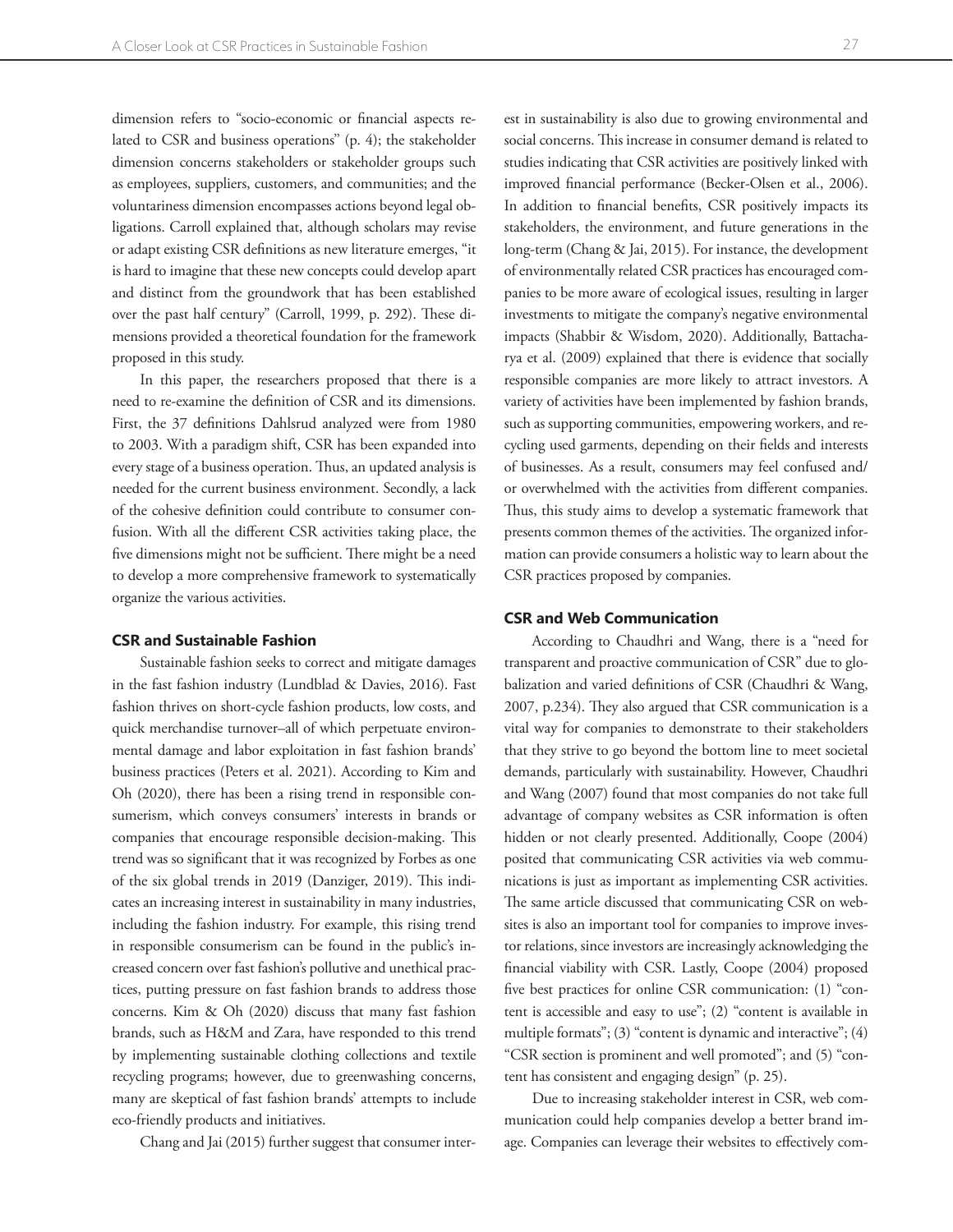municate CSR activities to their customers and stakeholders, thereby adding value to the brand and encouraging responsible consumerism.

#### **Method**

#### **Study 1**

#### *Sample*

Study 1 addressed our first research question: How easily identifiable are CSR activities on brand websites? The researchers employed a qualitative content analysis to examine CSR information available on brand websites. A total of 27 fashion store brands from the United States were analyzed for CSR website content. Initially, 112 brands were collected from the Sustainable Apparel Coalition's (SAC) list of Brands & Retailers members. This list represents companies that use the SAC to measure sustainability practices such as reducing environmental impact and increasing social justice. To ensure the comparison and result is valid, and the sample shares a similar business model, the list was refined. In addition, to ensure that a variety of activities can be included in our analysis, the selection criteria employed are: 1) U.S. based apparel and/or footwear brands (so that they exhibit a similar business culture), 2) owns a private label, and 3) only sells their products in their own brand specialty stores. The deletion process excluded department stores (n = 13), luxury and non-apparel retailers  $(n = 41)$ , and companies headquartered outside the United States ( $n = 62$ ). After the deletion process, the list of 27 retail apparel/footwear brands operating in the United States was developed.

#### *Procedure*

To enhance the credibility of the study findings, the websites were independently analyzed by two researchers to identify CSR-related activities. The CSR activities were entered into a coding sheet that allowed the researchers to compare their results and reach an agreement on which activities were classified as CSR. Intercoder reliability rate (IRR) and percent agreement were calculated for each brand. IRR is "a practice in which multiple researchers code the data, engage in techniques to encourage consistency, and determine the degree to which they are coding data similarly" (Tracy, 2020, p. 276). It is calculated by taking the number for activities identified by both researchers (agreements) and dividing it by the total number of activities that were identified (Tracy, 2020). This process helped confirm the CSR activities, CSR dimensions, and business operation stages that were subsequently used to develop the CSR framework for Study 2.

#### **Study 2**

#### *Procedure*

Study 2 was developed to examine the second research question: Can we develop a systematic framework to guide CSR activities for apparel brands? The objective is to develop a framework that systematically organizes the CSR activities and identifies common themes to categorize them. Firstly, the researchers utilized literature reviews to develop a base framework, a matrix. The matrix includes three aspects: (1) Y-axis, the five CSR dimensions; (2) X-axis, the business operation stages at which they occur; and (3) content, CSR activities used in the sustainable fashion industry (Figure 1).

The dimensions of the Y-axis were refined based on a definition analysis and word frequency count on 75 definitions. Thirty-seven came from sources dated between 1980-2003 (Dahlsrud, 2008) and the remaining 38 definitions were collected from peer-reviewed sources from 2004-2020. Definitions were subsequently processed through a text analysis by using a data mining algorithm. The simple algorithm can inspect all 75 definitions and provide a list of word frequency counts. The word frequency count revealed the most commonly used terms, revealing the discrepancies, similarities, and evolution of CSR themes in academic literature from 1980-2020. Through this process, in addition to literature reviews, CSR dimensions were established to determine who is affected by CSR activities.

The dimensions of the X-axis were refined based on the business operation stages at which CSR activities occur (when), the study expanded on Open Systems Theory which examines an organization's relationship with its environment in terms of inputs, throughputs, and outputs (Weber & Waeger, 2017). To determine the specific stages used in the X-axis, this article incorporated patterns that emerged in the website content analysis which indicated the operation stages at which CSR activities are most likely to occur. Lastly, the CSR activities in the center of the matrix were derived from the website content analysis.

#### **Results and Discussion**

#### **Study 1**

The results showed that, generally, websites had landing pages titled "sustainability," "corporate responsibility," or "social responsibility" while other websites integrated CSR activities throughout the website or in their "About Us" sections. Some websites are able to clearly communicate their CSR strategies, such as Lands' End, HanesBrands Inc., Under Armour, New Balance, and The Children's Place as they received over 90% IRR; however, some of these brands had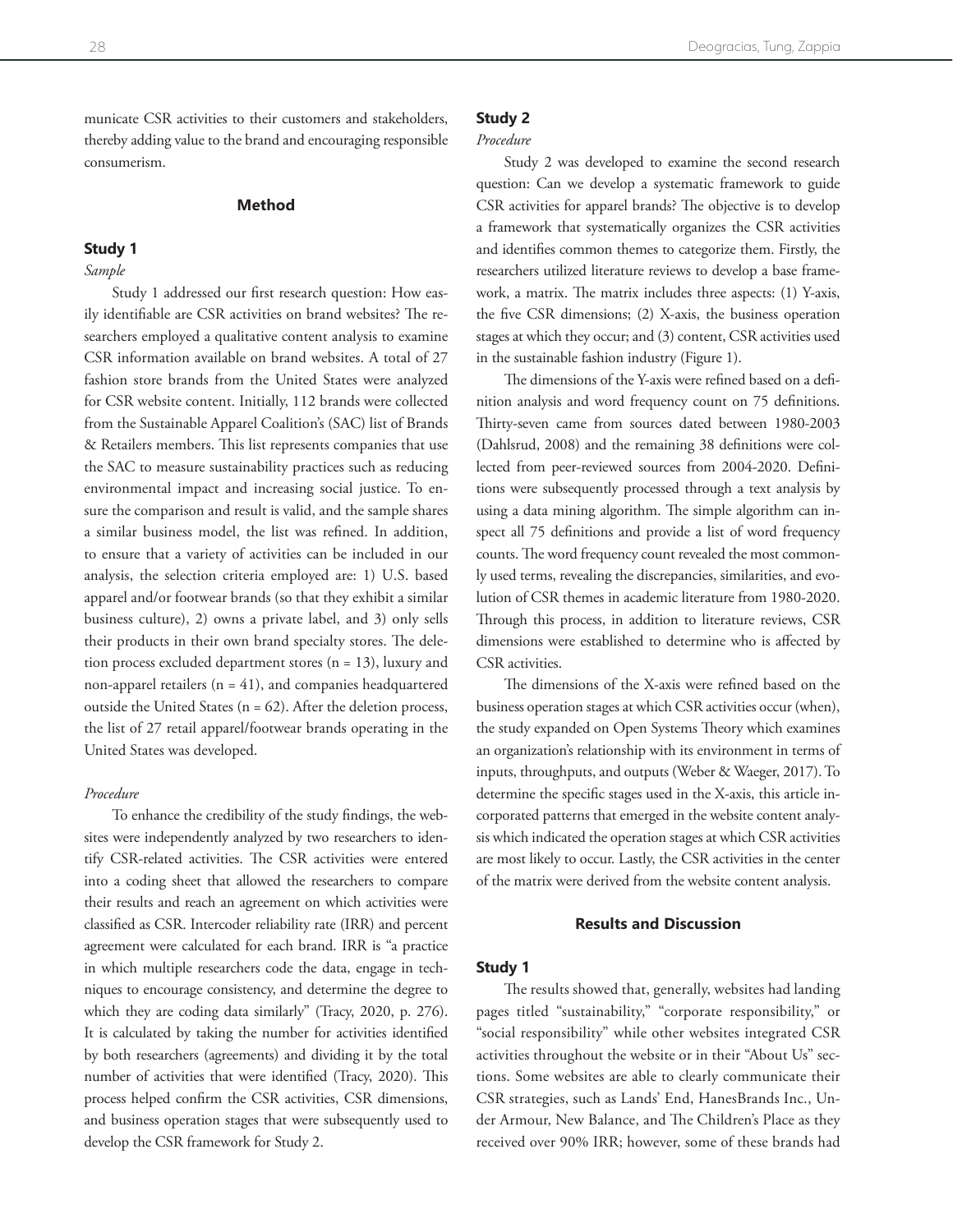17.73). A correlation was evaluated between the total CSR indicators presented on the website and the IRR. The results showed that there is no correlation between them,  $\beta = 0.09$  $(p = 0.64)$ . The clear website communication does not build

less CSR indicators than others. For instance, Lands' End's website contained 10 CSR indicators while HanesBrands Inc. contained 25. Table 1 illustrates that the range of the IRR was from 35% to 100% with an average of 69 (SD =

**Figure 1**

*Business Operations Stages.*

| <b>Dimensions</b><br>(Who)                                                 | <b>Business Operation</b><br>Stages (When):<br>Corporate<br>Management                                                                                                                                    | <b>Business Operation</b><br>Stages (When):<br><b>Product Design</b>                                                                                                                                                                                                                                                                                                                                                  | <b>Business Operation</b><br>Stages (When):<br>Manufacturing                                                                                                                                                                                                                                     | <b>Business Operation</b><br>Stages (When):<br>Packaging &<br><b>Distribution</b>                                                                      | <b>Business Operation</b><br>Stages (When):<br><b>Customers</b>                                                                                                                                                                                  |
|----------------------------------------------------------------------------|-----------------------------------------------------------------------------------------------------------------------------------------------------------------------------------------------------------|-----------------------------------------------------------------------------------------------------------------------------------------------------------------------------------------------------------------------------------------------------------------------------------------------------------------------------------------------------------------------------------------------------------------------|--------------------------------------------------------------------------------------------------------------------------------------------------------------------------------------------------------------------------------------------------------------------------------------------------|--------------------------------------------------------------------------------------------------------------------------------------------------------|--------------------------------------------------------------------------------------------------------------------------------------------------------------------------------------------------------------------------------------------------|
| Environmental<br>(natural<br>environment,<br>environmental<br>stewardship) | Climate Action<br>Plan, Higg Index<br>(sustainability<br>"scorecard"), climate<br>risk management,<br>headquarters green<br>building standards<br>(LEED), B-Corp<br>Partnerships w/<br>environmental NGOs | Environmentally<br>Preferred Materials<br>and Policies (Conflict<br>minerals, apparel<br>fabric certifications,<br>organic and fair-trade<br>textiles, recycled<br>and regenerative<br>fibers, traceability,<br>sustainable supplier<br>requirements,<br>responsibly sourced<br>leather)<br>Circularity principles<br>(cyclability,<br>waste avoidance,<br>disassembly,<br>refurbishment,<br>versatility, durability) | Waste, Energy<br>& Carbon,<br>Water (Chemical<br>management,<br>bluesign <sup>®</sup> system,<br>renewable energy,<br>certified dyeing, water<br>reduction, waste<br>diversion, traceability)<br>LEED certified<br>manufacturing centers;<br>owned and operated<br>factories, farms, and<br>mils | Product Packaging<br>(Recyclable or<br>compostable<br>packaging, low-waste<br>options)<br>Energy efficient<br>distribution centers<br>(LEED certified) | Upcycling and<br>Recycling Return<br>Programs<br>Repair Programs<br>Secondhand<br>options or programs<br>(thredUP, Rethread)                                                                                                                     |
| Social<br>(community,<br>social concerns)                                  | UN Global Compact,<br>employee engagement,<br>Higg Index, B-Corp                                                                                                                                          | Product testing<br>for user safety,<br>responsible sourcing,<br>advocacy t-shirts                                                                                                                                                                                                                                                                                                                                     | Diversity & inclusion,<br>women factory<br>workers' health, safe<br>factory conditions,<br>transparency<br>statements w/ data to<br>support social impact                                                                                                                                        |                                                                                                                                                        | Activism and<br>philanthropy<br>(Pledging% of Sales,<br>programs to support<br>underresourced<br>communities,<br><b>Black Lives</b><br>Matter, LGBTQ+<br>support, point<br>of sale donation-<br>match programs,<br>diversifying the<br>outdoors) |
| Economic<br>(financial,<br>profits, economic<br>development)               | Stock information,<br>financial transparency,<br>investor relations,<br>B-Corp, brand<br>partnerships, impact<br>portfolio                                                                                |                                                                                                                                                                                                                                                                                                                                                                                                                       |                                                                                                                                                                                                                                                                                                  | Efficient Logistics,<br>Transportation, and<br>Operations                                                                                              | Brand partnerships<br>and collaborations                                                                                                                                                                                                         |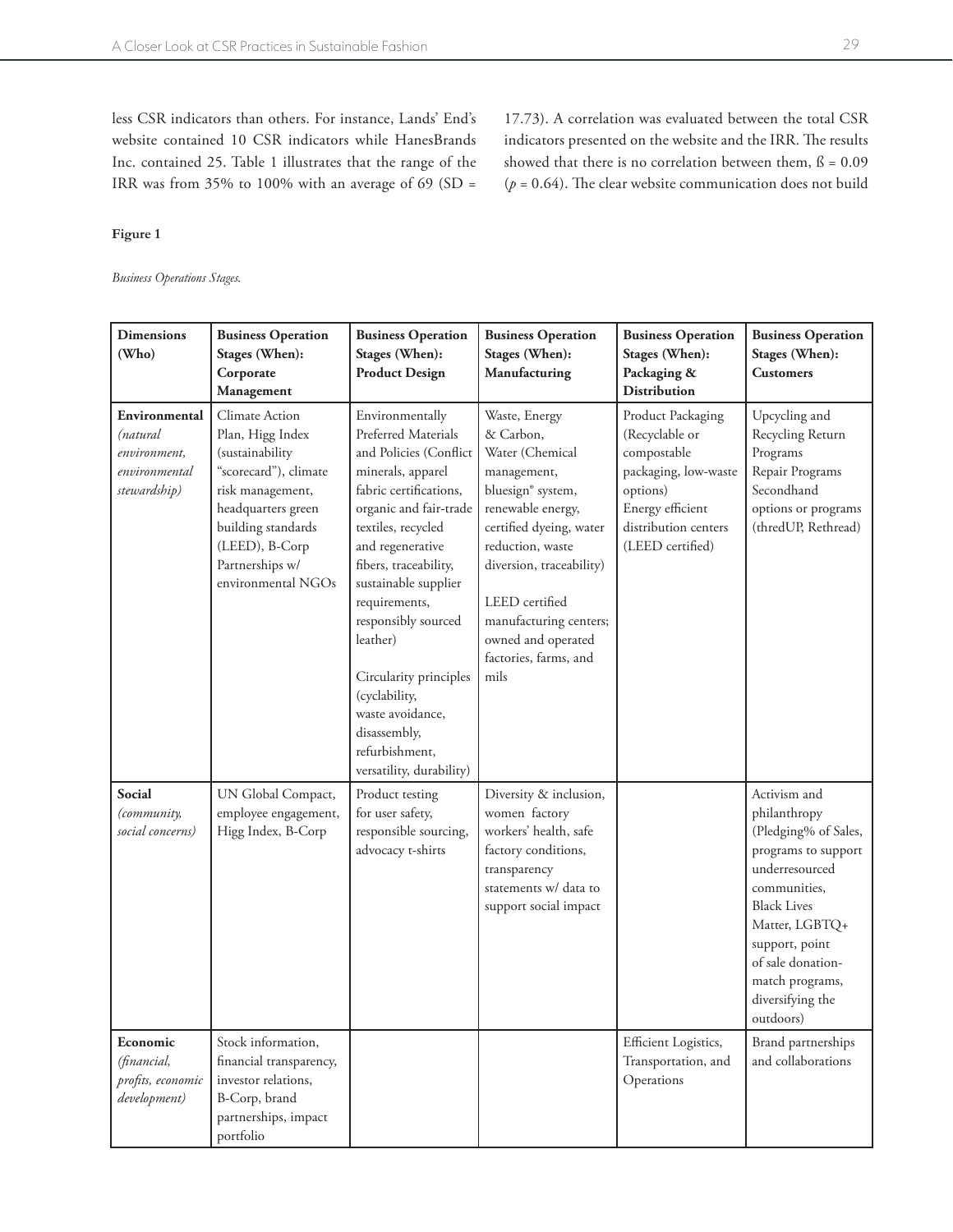| <b>Dimensions</b><br>(Who)                                    | <b>Business Operation</b><br>Stages (When):<br>Corporate<br>Management                                                                                                                  | <b>Business Operation</b><br>Stages (When):<br><b>Product Design</b>    | <b>Business Operation</b><br>Stages (When):<br>Manufacturing                                                                                                                                                                                                                                              | <b>Business Operation</b><br>Stages (When):<br>Packaging &<br><b>Distribution</b>                                                          | <b>Business Operation</b><br>Stages (When):<br><b>Customers</b>                                  |
|---------------------------------------------------------------|-----------------------------------------------------------------------------------------------------------------------------------------------------------------------------------------|-------------------------------------------------------------------------|-----------------------------------------------------------------------------------------------------------------------------------------------------------------------------------------------------------------------------------------------------------------------------------------------------------|--------------------------------------------------------------------------------------------------------------------------------------------|--------------------------------------------------------------------------------------------------|
| <b>Stakeholder</b><br>(employees,<br>suppliers,<br>customers) | Diversity & inclusion<br>recruitment, employee<br>donations, corporate<br>governance, worker<br>wellbeing, transparency<br>statements, workplace<br>surveys, non-financial<br>reporting | Product quality<br>testing, responsibly<br>sourced apparel<br>materials | Active Factory List,<br>Global Contract<br>Factory List, fair trade<br>programs, owned<br>manufacturing,<br>training suppliers<br>Social Responsibility<br>Policies<br>(Xinjiang, Uzbek and<br>Turkmen Cotton<br>Policy, working<br>conditions, anti-<br>discrimination, fair<br>pay, suppler excellence) | Responsible Shipping<br>(Packaging<br>guidelines,<br>container loading<br>and optimization<br>standards, control<br>management<br>systems) | Membership benefits                                                                              |
| Legal<br>(required by<br>state, federal, or<br>int'/Jaw)      | SEC Filings (if IPO),<br><b>Business Commerce</b><br>Regulations                                                                                                                        | Compliance<br>Regulations (depends<br>on state)                         | CA Transparency<br>Act, UK Modern<br>Slavery Act, Laws<br>and Regulations for<br>Manufactureres,<br>Importers, Distributors                                                                                                                                                                               | Fair Packaging and<br>Labeling Act                                                                                                         | Consumer<br>Protection Laws<br><i>(environmental)</i><br>claims, deceptive<br>ads, "Made in USA" |

**Figure 1 Continued**

on the number of CSR indicators presented. While websites with less CSR information could create less confusion among consumers, the website content analysis indicated that content organization with clear labels and dedicated landing pages are important to help consumers identify CSR information.

In addition to increasing consumer knowledge and brand performance, a more straightforward presentation of CSR practices could support and bring awareness to sustainability issues such as environmental pollution, transparent supply chains, and fair wages. For instance, we found during our website coding phase that Patagonia, a well-renowned sustainable clothing brand, met 100% of their electricity needs with renewable energy and diverted 149 tons of plastic waste from entering the ocean ("Environmental & Social Footprint", n.d.).

Furthermore, through this study, the researchers learned that most sustainable fashion brands' websites lack the structure, and organization needed to better present their CSR activities to consumers. Without proper structure, consumers can miss out on important information that could otherwise increase consumer knowledge and boost the brand's return on CSR investments. Thus, it is necessary to clearly present CSR activities on company websites.

#### **Study 2**

The result of the definition analysis helped finalize the dimensions of the Y-axis for the CSR framework. The findings suggest that the Y-axis contains five CSR dimensions: environmental, social, economic, stakeholder, and legal. Dahlsrud (2008) conducted a similar word frequency analysis with 37 CSR definitions in their article, which yielded five dimensions of CSR: voluntariness, stakeholder, social, environmental, and economic (see table 2, Years 1980-2003). The researchers conducted two more analyses with CSR definitions published during Years 2004 to 2020 and Years 1980 to 2020. The analysis for Years 2004 to 2020 is to gain a better understanding of the change in CSR definitions. The analysis for Years 1980 to 2020 is to confirm the weight of the identified dimensions.

While most of the most mentioned keywords in CSR definitions remained the same, our word frequency count yielded no strong support for "voluntary" as a CSR dimension (table 2). Table 2 included the top 15 most used words in CSR definitions by years. The results show that "business" was the number one word used in the definitions (*f 1980-2020*  = 49), followed by "social" (*f 1980-2020* = 37) and "stakeholder"  $(f_{1980-2020} = 35)$ . Alternatively, the word frequency count re-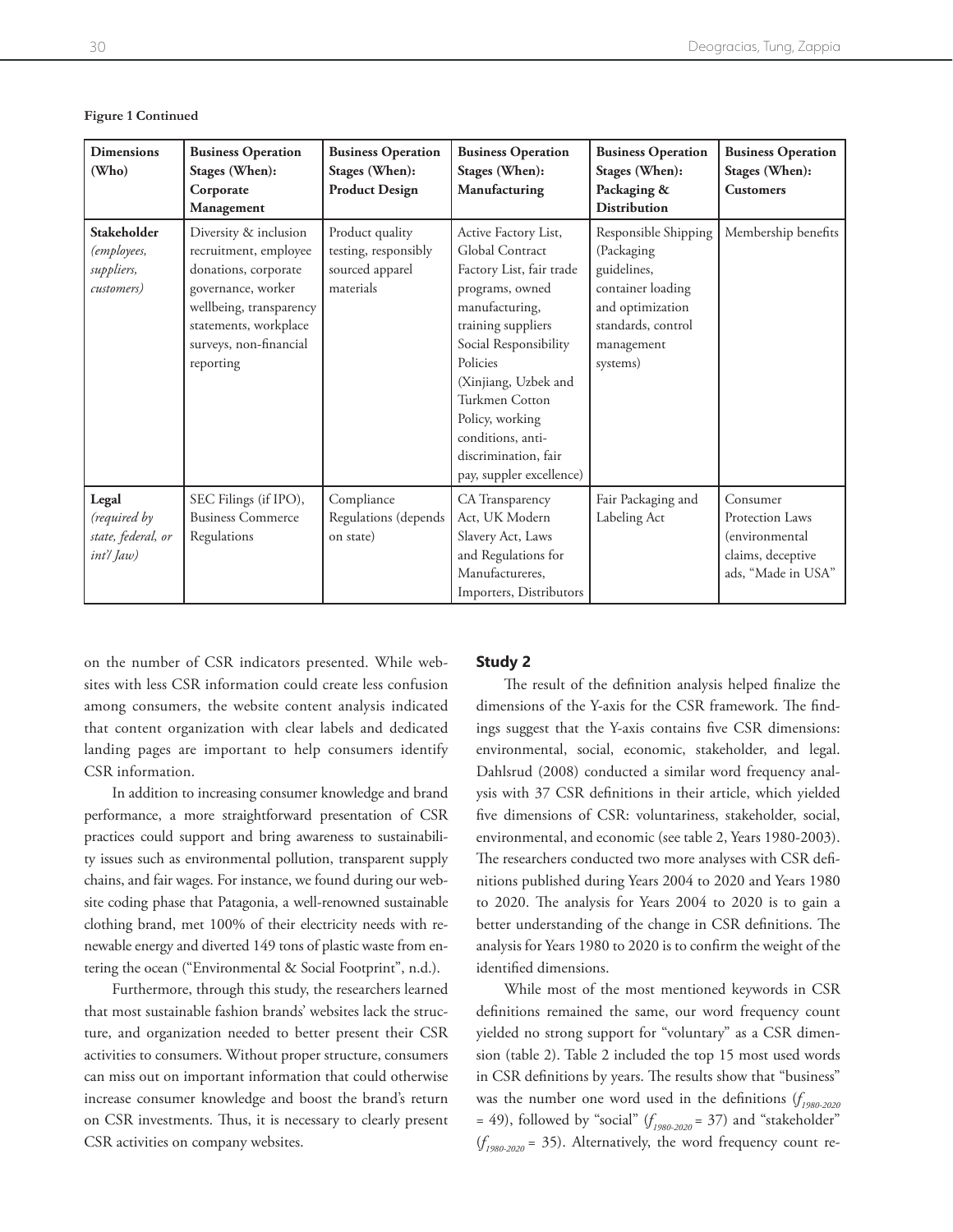#### **Table 1**

*Intercoder reliability rates.*

| <b>Brands</b>             | <b>Total CSR</b><br>Inconsistent cells<br>indicators |                           | Intercoder Reliability Rate (%) <sup>a</sup> |  |
|---------------------------|------------------------------------------------------|---------------------------|----------------------------------------------|--|
| Abercrombie & Fitch       | 39                                                   | $\boldsymbol{7}$          | 82.05                                        |  |
| allbirds                  | 5                                                    | $\overline{2}$            | 60.00                                        |  |
| American Eagle Outfitters | 22                                                   | 6                         | 72.73                                        |  |
| <b>Brooks</b>             | 22                                                   | 5                         | 77.27                                        |  |
| Columbia Sportswear       | 36                                                   | $\overline{\mathcal{I}}$  | 80.56                                        |  |
| Eileen Fisher             | 34                                                   | 14                        | 58.82                                        |  |
| Gap Inc.                  | 19                                                   | $\overline{4}$            | 78.95                                        |  |
| Guess                     | 21                                                   | 12                        | 42.86                                        |  |
| Hanes Brands Inc.         | 25                                                   | $\overline{2}$            | 92.00                                        |  |
| J. Crew                   | 11                                                   | 5                         | 54.55                                        |  |
| Jockey                    | 6                                                    | $\overline{2}$            | 66.67                                        |  |
| L.L. Bean                 | 13                                                   | $\overline{7}$            | 46.15                                        |  |
| Land's End                | 9                                                    | $\mathbf{0}$              | 100.00                                       |  |
| Levi's                    | 13                                                   | 5                         | 61.54                                        |  |
| Merrell                   | 9                                                    | $\overline{\mathfrak{Z}}$ | 66.67                                        |  |
| New Balance               | 21                                                   | $\sqrt{2}$                | 90.48                                        |  |
| Nike                      | 15                                                   | $\overline{\mathcal{I}}$  | 53.33                                        |  |
| Outerknown                | $\,8\,$                                              | $\overline{4}$            | 50.00                                        |  |
| Patagonia                 | 17                                                   | 11                        | 35.29                                        |  |
| Pearl iZumi               | 5                                                    | $\overline{2}$            | 60.00                                        |  |
| Ralph Lauren              | 23                                                   | 13                        | 43.48                                        |  |
| Red Wing Shoes            | 5                                                    | $\mathbf 1$               | 80.00                                        |  |
| Reformation               | 21                                                   | $\overline{2}$            | 90.48                                        |  |
| Sperry                    | $\overline{4}$                                       | $\mathbf 1$               | 75.00                                        |  |
| The Children's Place      | 10                                                   | $\mathbf{1}$              | 90.00                                        |  |
| Tommy Bahama              | $\, 8$                                               | $\overline{2}$            | 75.00                                        |  |
| Under Armor               | 12                                                   | $\mathbf{1}$              | 91.67                                        |  |

<sup>a</sup> Intercoder reliability = total agreements divided by total codes

vealed that "policy" started to emerge in academic definitions of CSR between 2004-2020, indicating that there may be interest to implement more legal requirements in CSR. As such, the researchers modified the dimensions in our matrix to include "legal" as a dimension to reflect the results from our word frequency analysis and changing social contexts.

The researchers found that adding a legal dimension to the matrix may also help consumers and practitioners distinguish between voluntary actions and legal obligations. Under the paradigm of sustainability, businesses have been keenly showing their voluntary compliance in developing CSR activities/ strategies. The Y-axis helps identify who, or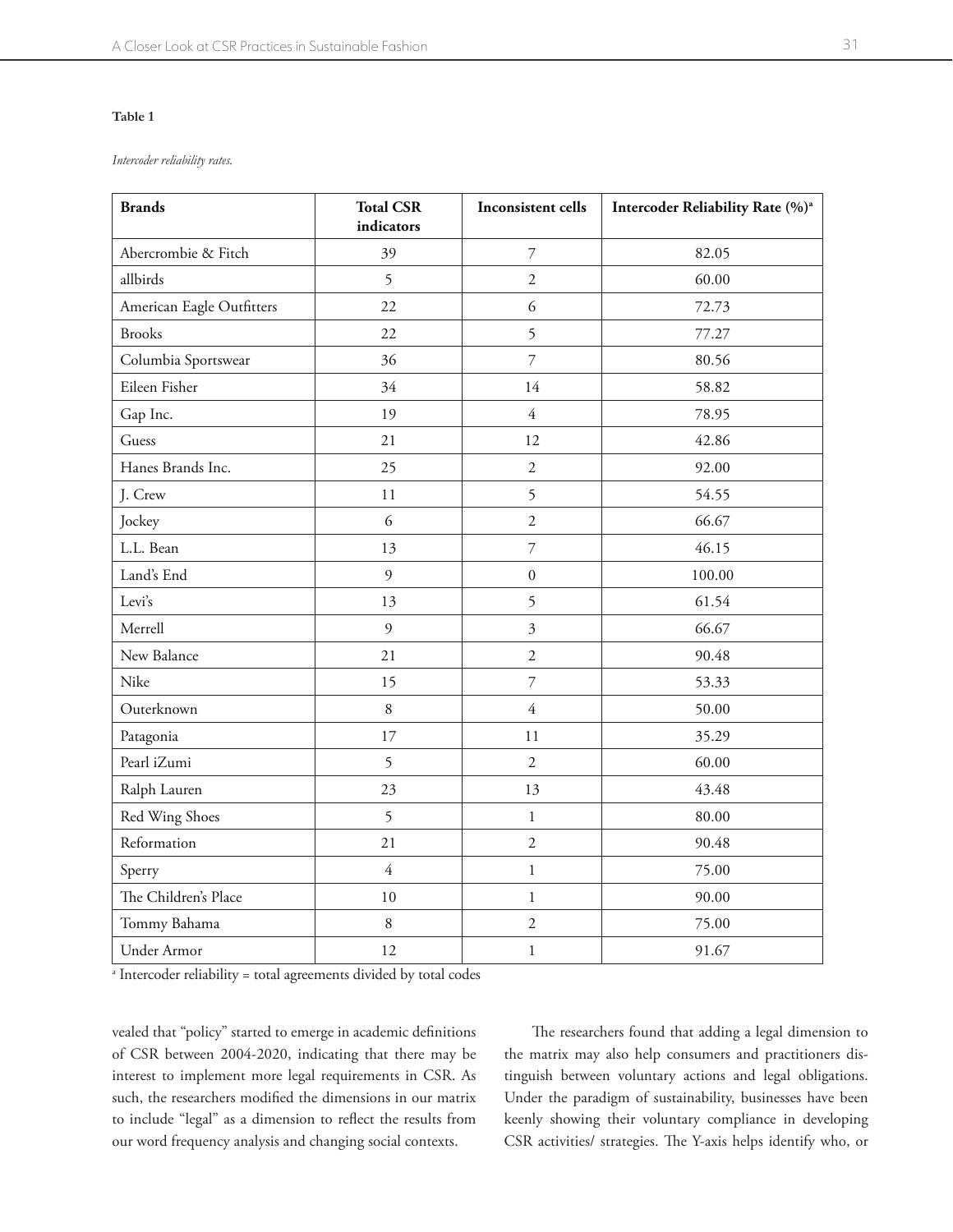what, is affected or benefited by CSR activities. For example, compostable packaging falls under the environmental dimension because the activity directly affects the environment as compostable packaging decreases packaging waste that would otherwise contribute to landfill pollution. Another example is that the Uzbek and Turkmen Cotton Policy belong in the stakeholder dimension because it demonstrates that the brand does not do business with suppliers who source cotton from forced labor in Uzbekistan.

Along with the data collection, the researchers found that CSR activities take place in different stages of a business operation. As the Y-axis helps identify who, or what, the X-axis focuses on when or "in what stage" the activities take place. The scope of fashion business is complex in that it involves many industries, from raw materials, to design, to manufacturing and production, to retail management, and to consumer services (Stone & Farnan, 2017). Some fashion businesses only focus on a part of the process (i.e., cotton farms and textile vendors), whereas a ready-to-wear company, especially those owning a private label (i.e., J.Crew and Gap. Inc.), involves many stages such as business management, product

development, distribution, and customer service. The X-axis represents "when" the CSR activities occur during its product life cycle and contains five business operation stages: corporate management, product design, manufacturing, packaging and distribution, and customers. The five stages provided an additional dimension to organize the CSR activities.

For instance, activities that focus on improving quality and longevity through CSR activities, such as using environmentally preferred materials, enhanced product testing, and responsibly sourced materials, were categorized in the product design stage. In other words, during the product design stage, those strategies/activities can be implemented to enhance the CSR performance. Furthermore, the researchers found that, under product design, brands favored sustainable approaches to product design with recycled or upcycled textiles, organic cotton, innovative textiles, and strict fiber standards, to name a few. Under the customers stage, brands offer their consumers a means to decrease waste and promote a circular economy with CSR activities such as upcycling/recycling and repair programs.

Lastly, the framework connects the five CSR dimensions with the five business operation stages to clearly identify

#### **Table 2**

| Top 15 | Years 1980-2003<br>$(n = 37)$ | Frequency<br>Count $(f)$ | <b>Years 2004-2020</b><br>$(n = 38)$ | Frequency<br>Count $(f)$ | Years 1980-2020<br>$(n = 75)$ | Frequency<br>Count $(f)$ |
|--------|-------------------------------|--------------------------|--------------------------------------|--------------------------|-------------------------------|--------------------------|
| 1      | business                      | 25                       | business                             | 24                       | business                      | 49                       |
| 2      | stakeholder                   | 18                       | social                               | 20                       | social                        | 37                       |
| 3      | society                       | 18                       | stakeholder                          | 17                       | stakeholder                   | 35                       |
| 4      | social                        | 17                       | practice                             | 12                       | society                       | 28                       |
| 5      | community                     | 16                       | policy                               | 11                       | community                     | 24                       |
| 6      | environment                   | 15                       | society                              | 10                       | company                       | 23                       |
| 7      | company                       | 14                       | company                              | 9                        | environment                   | 19                       |
| 8      | operation                     | 10                       | economic                             | 9                        | impact                        | 19                       |
| 9      | impact                        | 10                       | impact                               | 9                        | responsibility                | 18                       |
| 10     | environmental                 | 9                        | community                            | 8                        | practice                      | 18                       |
| 11     | economic                      | 8                        | organization                         | 8                        | economic                      | 17                       |
| 12     | employee                      | 8                        | environmental                        | 7                        | operation                     | 13                       |
| 13     | corporation                   | 8                        | activity                             | 7                        | policy                        | 13                       |
| 14     | beyond                        | 8                        | responsibility                       | 6                        | beyond                        | 13                       |
| 15     | value                         | 7                        | corporate                            | 6                        | corporation                   | 12                       |

*Word frequency count for definitions between years 1980-2003 (Dahlsrud, 2008) and 2004-2020.*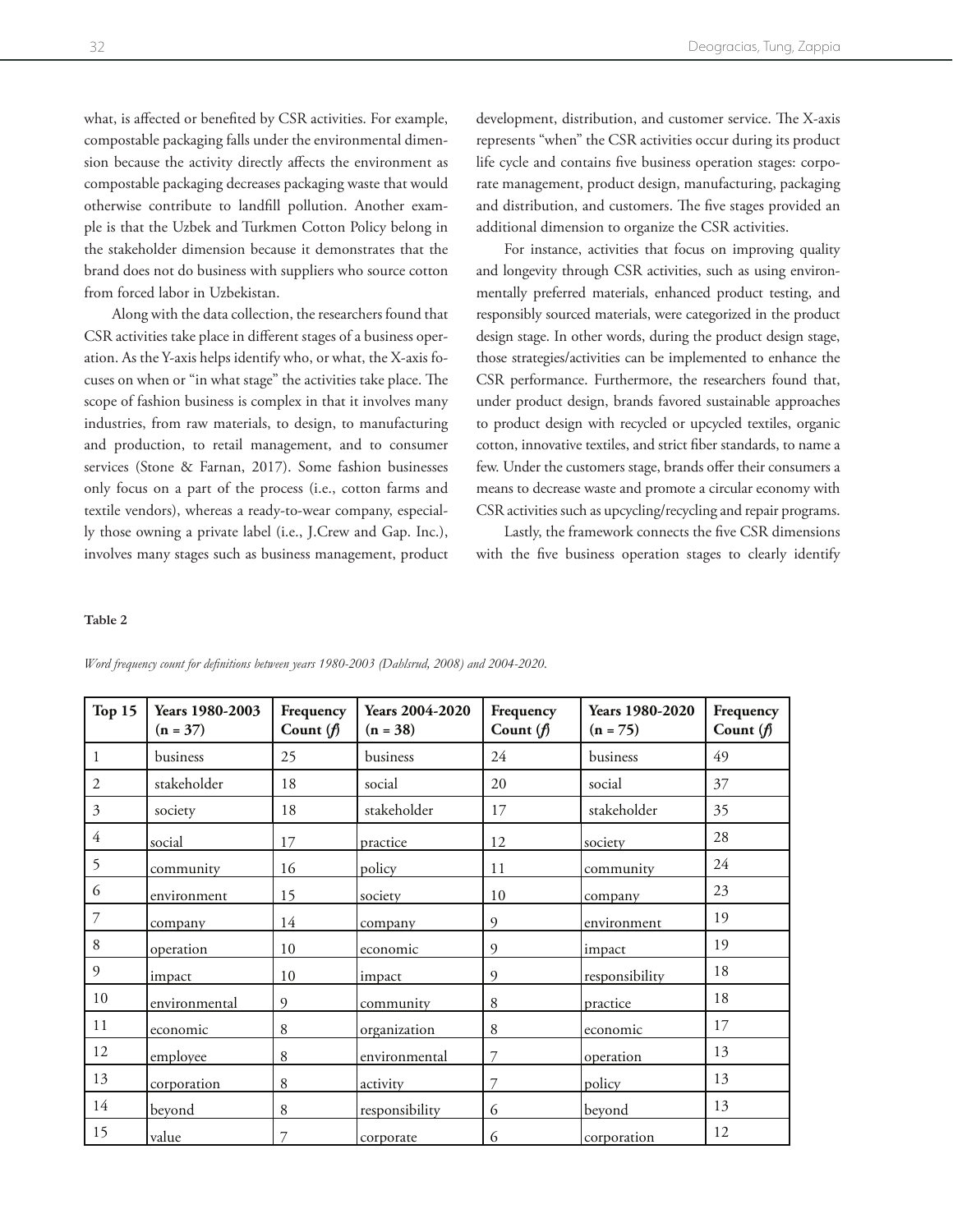CSR activities. For instance, CSR activities that concern the environmental dimension during the manufacturing stage include: chemical waste management, renewable energy, water conservation, and waste diversion. Additionally, CSR activities relevant to the stakeholder dimension under the corporate management stage include: diversity and inclusion recruitment, worker well-being, and corporate governance standards. The framework pinpoints when CSR activities occur, and who/what they affect; however, it also clearly presents areas where CSR activities are lacking. While there is an abundance of activities in the environmental dimension across all business operation stages, there is little to be found in the economic dimension and in the customers' stage of operations. Market practitioners can use this to their advantage by developing CSR activities to address those areas of opportunities, and consumers can use the framework to make well-informed purchasing decisions.

#### **Conclusion**

As discussed thus far, CSR is a multidimensional concept. Therefore, if a succinct definition is desired, it must be broad enough to cover all its aspects. Based on our findings, CSR can be defined as strategies developed in every stage of a business operation that result in beneficial outcomes in favor of the environment, stakeholders, society, economy, and legislation without damaging each other. However, instead of a succinct definition, the researchers of this study proposed to use a two-dimensional index, a matrix that consists of two axes, to examine the nature of CSR. The X and Y axes consist of sub-dimensions that can enhance consumers' understanding of CSR.

It is important to note that this study's website content analysis took place between September 2020 to June 2021. In addition to human error, websites change over time with modifications in website content affected this research's IRR and consistency of information. For future studies, this could be addressed by setting a specific timeframe in which to code the websites and implementing a method of tracking website changes during that time frame. The framework and method could also be expanded to account for unorganized CSR presentation on websites and to recognize more CSR activities in the fashion industry. Although the researchers observed a theme of recurring CSR activities, the activities in the framework do not reflect all possible CSR activities available in the fashion industry. With a larger database of companies, however, researchers could potentially identify lesser-known CSR activities. Expanding the scope of the study could provide a more

In sum, the findings in this paper are important in understanding how CSR practices affect broader sustainability issues and studies. This paper could relate to studies that explore sustainable fashion as an alternative model to fast fashion in order to enhance environmental, social, and corporate sustainability. This study could also be beneficial to consumer research as it relates to sustainability. There are various studies that attempt to expand on the consumer-behavior gap and understand how consumers perceive fast fashion. The framework proposed in this study could contribute to those emerging types of research.

#### **References**

- Aji, H. M., & Sutikno, B. (2015). The extended consequence of greenwashing: Perceived consumer skepticism. International Journal of Business and Information, 10(4), 433-468. [https://libproxy.csun.edu/login?url=https://](https://libproxy.csun.edu/login?url=https://www-proquest-com.libproxy.csun.edu/scholarly-journals/extended-consequence-greenwashing-perceived/docview/1779514090/se-2?accountid=7285) [www-proquest-com.libproxy.csun.edu/scholarly-jour](https://libproxy.csun.edu/login?url=https://www-proquest-com.libproxy.csun.edu/scholarly-journals/extended-consequence-greenwashing-perceived/docview/1779514090/se-2?accountid=7285)[nals/extended-consequence-greenwashing-perceived/](https://libproxy.csun.edu/login?url=https://www-proquest-com.libproxy.csun.edu/scholarly-journals/extended-consequence-greenwashing-perceived/docview/1779514090/se-2?accountid=7285) [docview/1779514090/se-2?accountid=7285](https://libproxy.csun.edu/login?url=https://www-proquest-com.libproxy.csun.edu/scholarly-journals/extended-consequence-greenwashing-perceived/docview/1779514090/se-2?accountid=7285)
- Bhattacharya, C. B., Korschun, D., & Sen, S. (2009). Strengthening stakeholder-company relationships through mutually beneficial corporate social responsibility initiatives: JBE. *Journal of Business Ethics, 85*, 257-272. [http://dx.doi.org.libproxy.csun.edu/10.1007/](http://dx.doi.org.libproxy.csun.edu/10.1007/s10551-008-9730-3) [s10551-008-9730-3](http://dx.doi.org.libproxy.csun.edu/10.1007/s10551-008-9730-3)
- Becker-Olsen, K.L., Cudmore, B.A., & Hill, R.P. (2006). The impact of perceived corporate social responsibility on consumer behavior. *Journal of Business Research*, 59(1), 46-53. https://doi.org/10.1016/j.jbusres.2005.01.001
- Carroll, A. B. (1999). Corporate social responsibility: Evolution of a definitional construct. *Business & Society*, *38*(3), 268– 295. https://doi.org/[10.1177/000765039903800303](https://doi-org.libproxy.csun.edu/10.1177/000765039903800303)
- Carroll, A. B, & Shabana, K.M. (2010). The business case for corporate social responsibility: A review of concepts, research, and practice. *International Journal of Management Reviews: IJMR*, *12*(1), 85–105. https://doi. org/10.1111/j.1468-2370.2009.00275.x
- Chan, T., & Wong, C.W.Y. (2012). The consumption side of sustainable fashion supply chain: Understanding fashion consumer eco-fashion consumption decision. *Journal of Fashion Marketing and Management*, *16*(2), 193–215. <https://doi.org/10.1108/13612021211222824>
- Chan, H., Wei, X., Guo, S., & Leung, W. (2020). Corporate social responsibility (CSR) in fashion supply chains: